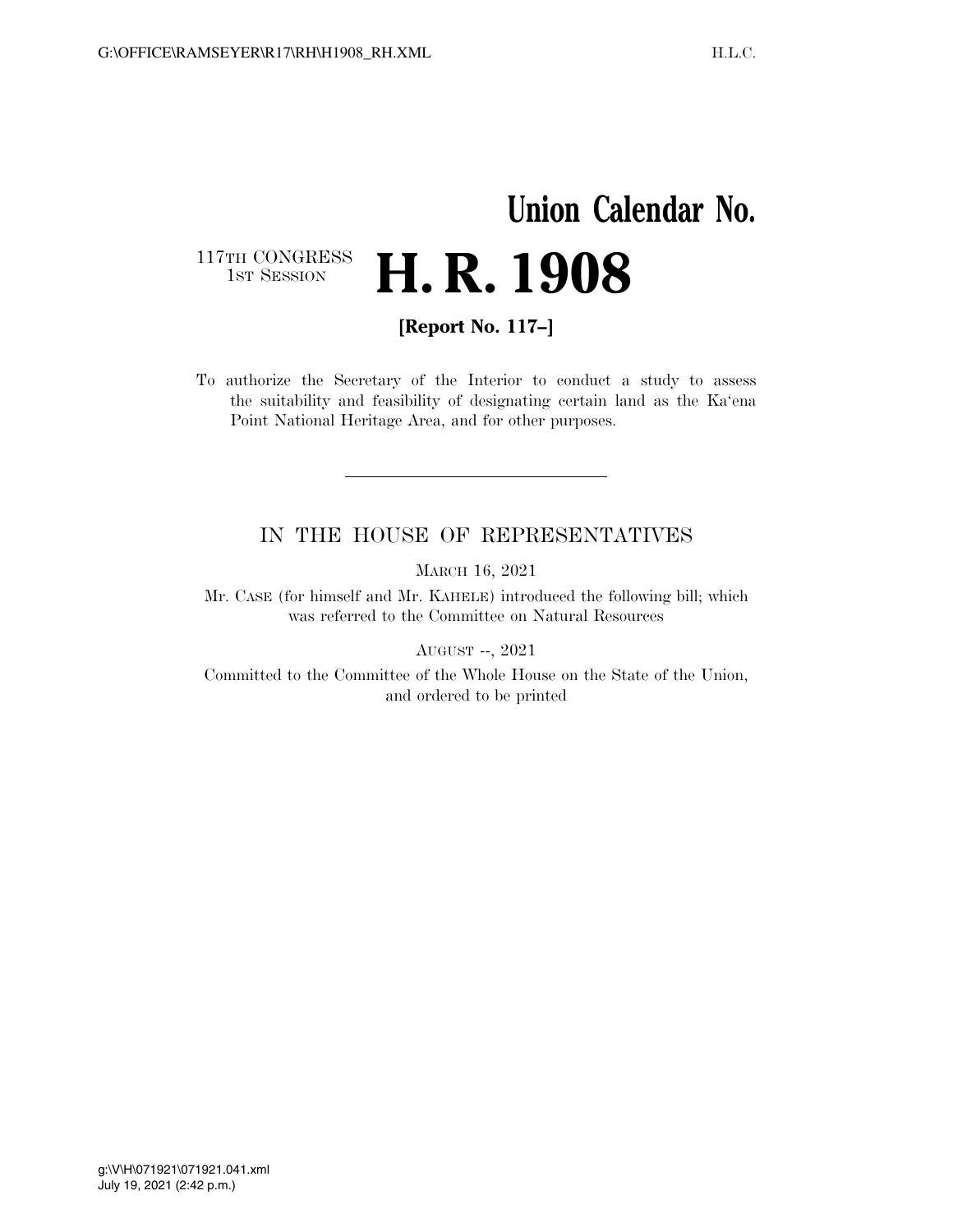## **A BILL**

To authorize the Secretary of the Interior to conduct a study to assess the suitability and feasibility of designating certain land as the Ka'ena Point National Heritage Area, and for other purposes.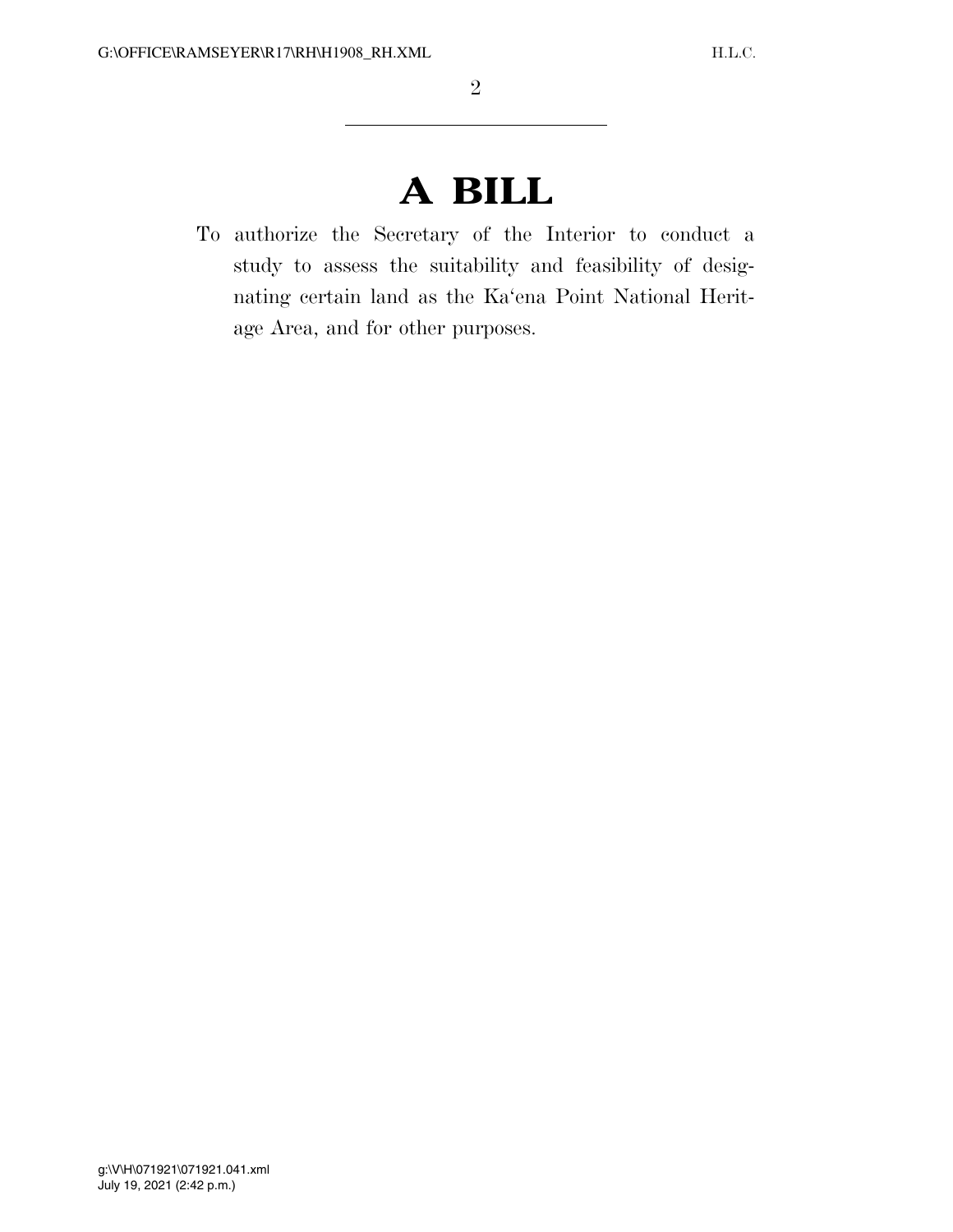*Be it enacted by the Senate and House of Representa- tives of the United States of America in Congress assembled,*  **SECTION 1. SHORT TITLE.**  This Act may be cited as the ''Ka'ena Point National Heritage Area Act''. **SEC. 2. DEFINITIONS.**  In this Act: (1) HERITAGE AREA.—The term ''Heritage Area'' means the Ka'ena Point National Heritage Area. (2) SECRETARY.—The term ''Secretary'' means the Secretary of the Interior. (3) STATE.—The term ''State'' means the State of Hawai'i. (4) STUDY AREA.—The term ''study area'' means Honolulu County on the island of O'ahu. **SEC. 3. STUDY.**  (a) IN GENERAL.—The Secretary, in consultation with State and local historic preservation officers, State and local historical societies, State and local tourism of- fices, and other appropriate organizations and govern- mental agencies, shall conduct a study to assess the suit- ability and feasibility of designating the study area as a National Heritage Area, to be known as the ''Ka'ena Point National Heritage Area''.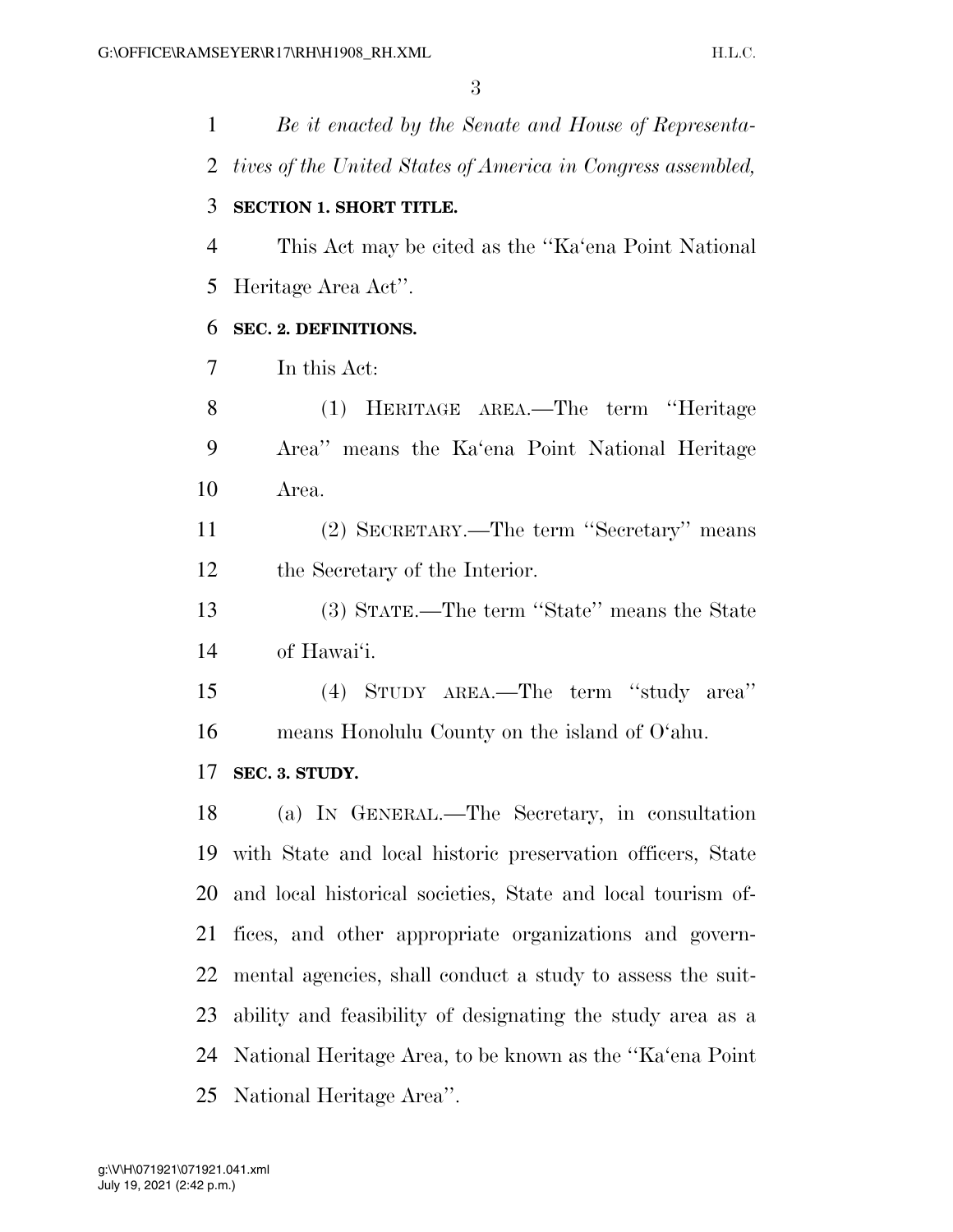| 1              | (b) REQUIREMENTS.—The study shall include anal-        |
|----------------|--------------------------------------------------------|
| 2              | ysis, documentation, and determinations on whether the |
| 3              | study area—                                            |
| $\overline{4}$ | (1) has an assemblage of natural, historic, and        |
| 5              | cultural resources that—                               |
| 6              | (A) represents distinctive aspects of the              |
| 7              | heritage of the United States;                         |
| 8              | (B) is worthy of recognition, conservation,            |
| 9              | interpretation, and continuing use; and                |
| 10             | (C) would be best managed—                             |
| 11             | (i) through partnerships among public                  |
| 12             | and private entities; and                              |
| 13             | (ii) by linking diverse and sometimes                  |
| 14             | noncontiguous resources and active com-                |
| 15             | munities;                                              |
| 16             | reflects traditions, customs, beliefs, and<br>(2)      |
| 17             | folklife that are a valuable part of the story of the  |
| 18             | United States;                                         |
| 19             | (3) provides outstanding opportunities—                |
| 20             | (A) to conserve natural, historic, cultural,           |
| 21             | or scenic features; and                                |
| 22             | (B) for recreation and education;                      |
| 23             | $(4)$ contains resources that—                         |
| 24             | (A) are important to any identified themes             |
| 25             | of the study area; and                                 |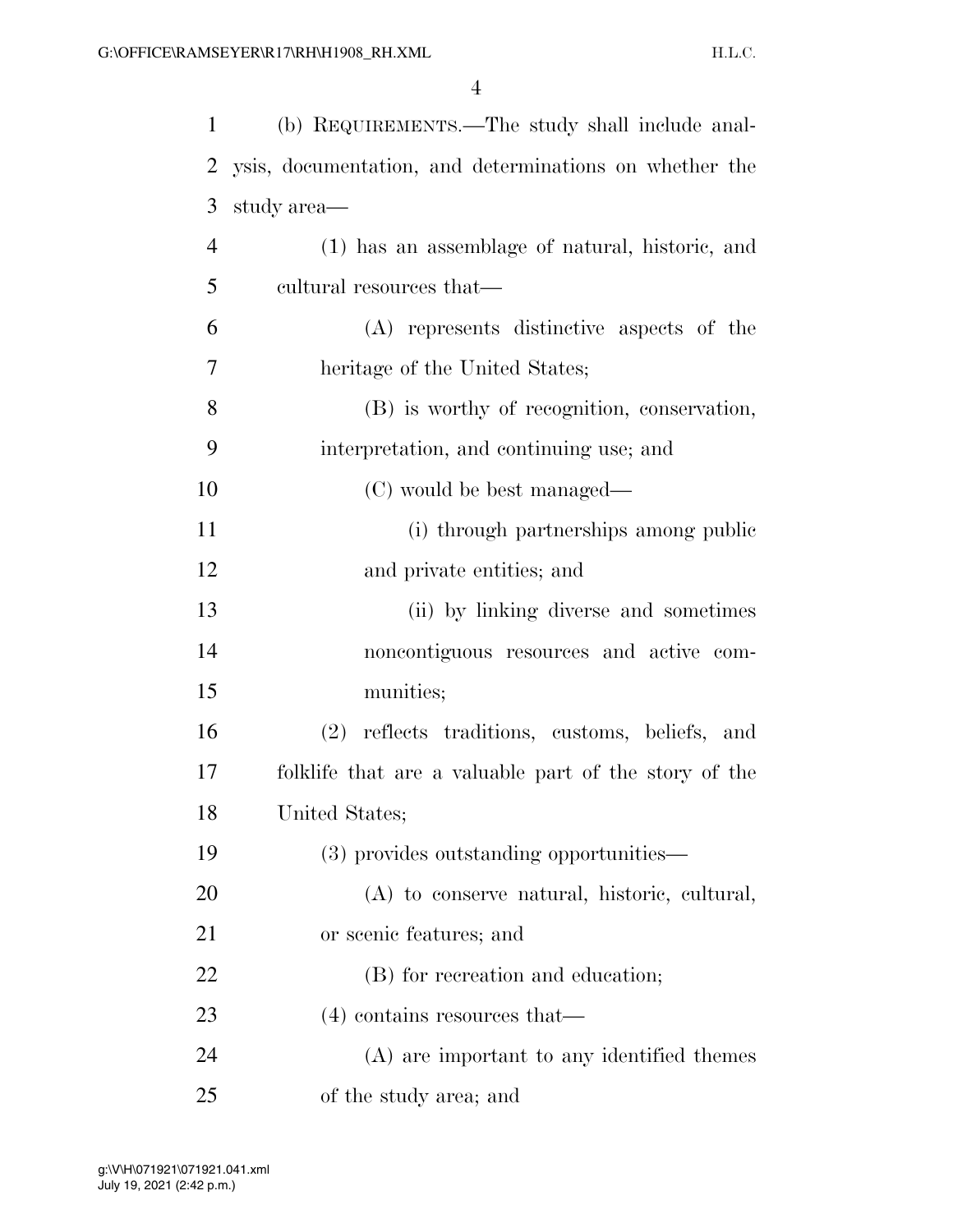| $\mathbf{1}$   | (B) retain a degree of integrity capable of              |
|----------------|----------------------------------------------------------|
| $\overline{2}$ | supporting interpretation;                               |
| 3              | (5) includes residents, business interests, non-         |
| $\overline{4}$ | profit organizations, and State and local govern-        |
| 5              | ments that—                                              |
| 6              | $(A)$ are involved in the planning of the                |
| 7              | Heritage Area;                                           |
| 8              | (B) have developed a conceptual financial                |
| 9              | plan that outlines the roles of all participants in      |
| 10             | the Heritage Area, including the Federal Gov-            |
| 11             | ernment; and                                             |
| 12             | (C) have demonstrated support for the des-               |
| 13             | ignation of the Heritage Area;                           |
| 14             | $(6)$ has a potential management entity to work          |
| 15             | in partnership with the individuals and entities de-     |
| 16             | scribed in paragraph (5) to develop the Heritage         |
| 17             | Area while encouraging State and local economic ac-      |
| 18             | tivity; and                                              |
| 19             | (7) has a conceptual boundary map that is sup-           |
| 20             | ported by the public.                                    |
| 21             | SEC. 4. REPORT.                                          |
| 22             | Not later than 3 years after the date on which funds     |
| 23             | are first made available to carry out this Act, the Sec- |
| 24             | retary shall submit to the Committee on Natural Re-      |
| 25             | sources of the House of Representatives and the Com-     |